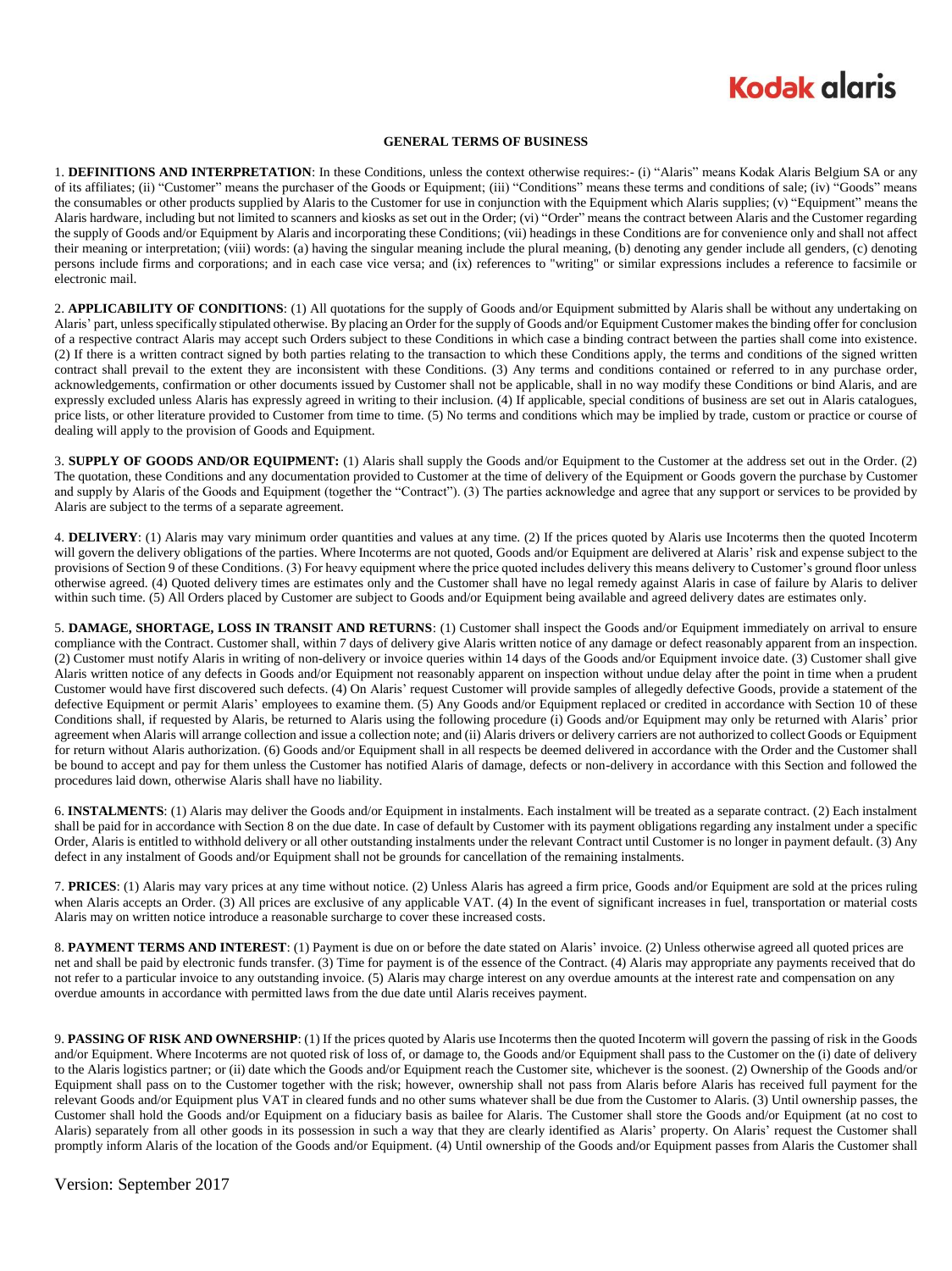## **Kodak glgris**

upon request deliver up to Alaris any Goods and/or Equipment owned by Alaris. If the Customer fails to deliver the Goods and/or Equipment Customer irrevocably authorizes Alaris and its representatives to enter any premises where Alaris reasonably believes the Goods and/or Equipment to be situated to repossess them at the Customer's expense.

10. **WARRANTY**: (1) Alaris warrants that (i) it has the right to sell the Goods and/or Equipment to the Customer; and (ii) at the time of delivery to the Customer location, the Goods and/or Equipment shall materially correspond with their specification and be free from defects in material and workmanship for a period of twelve (12) months from the handover of the relevant Goods and/or Equipment to Customer, except to the extent otherwise agreed in writing with Alaris. (2) All warranties, conditions or other terms (whether express or implied by statute, common law or arising from conduct or a previous course of dealing or trade custom or usage) as to quality, fitness for any particular purpose, merchantability, are to the fullest extent permitted by law, excluded from the Contract. (3) Subject to any exclusions of Alaris' liability for defects pursuant to these Conditions, in case of any warranty claims by Customer due to delivery of defective Goods/Equipment by Alaris, Alaris shall only be obliged to, at its discretion, repair, replace or credit to Customer the full price paid for the Goods and/or Equipment that directly gave rise to the relevant warranty claim and any other claims by Customer. In particular, any liability of Alaris for minor defects (i.e. defects not materially impairing the use of the relevant Goods and/or Equipment by Customer) shall be excluded. (4) Alaris' warranty shall not apply in relation to any defect arising from fair wear and tear, the acts, omissions, negligence or defaults of the Customer or the Customer's employees or agents, failure to comply with operating instructions or other recommendations of Alaris as to the storage, handling and/or use of the Goods or Equipment, wilful damage, use not in accordance with the purpose for which they were designed, abnormal working conditions, misuse or alteration or repair of the Goods or Equipment other than by persons authorised by Alaris. (5) The rights of Customer hereunder are not transferable.

11. **LIMITATION OF LIABILITY**: (1) If not expressly provided for otherwise in these Conditions, in no event, whether in contract, tort (including in either case negligence), misrepresentation (other than fraudulent misrepresentation), breach of statutory duty or otherwise pursuant to the Contract, shall Alaris be liable for any loss of profits, anticipated savings, revenue, business, loss or corruption of data, loss of use, loss of goodwill, loss due to delay or any indirect or consequential loss or damage whatsoever. (2) Alaris' sole liability for breach of the warranty set out in Section 10 above, is, at Alaris' option, limited to the repair, replacement or crediting of the full price paid for the Goods and/or Equipment that directly gave rise to the claim. (3) Subject to (1) and (2), Alaris' aggregate liability for all other claims, whether in contract, tort (including in either case negligence), misrepresentation (other than fraudulent misrepresentation), breach of statutory duty or otherwise pursuant to the Contract, shall be limited to the net price paid by the Customer for the specific Goods and/or Equipment giving rise to the claim. (4) Nothing in the Contract shall be deemed to exclude or limit Alaris' liability in respect of: (i) Loss or damage caused by wilful intent or gross negligence of Alaris or Alaris' officers, employees, agents or contractors; (ii) Injuries to or death of any person, caused by Alaris or Alaris' officers, employees, agents or contractors; or (iii) any other liability which cannot be excluded at law. (5) Any claim for loss or damages (except a claim for damages arising out of (4) (ii) must be notified to Alaris within twelve (12) months as from the date on which the damage was caused, failing which such claim is deemed to be waived.

12. **SAFETY INFORMATION**: (1) Where the Goods and/or Equipment are for use by the Customer in a business environment or are for resale, to a subsequent purchaser, Customer shall ensure that all safety information relating to the Goods and/or Equipment provided by Alaris is passed to the Customer's employees and/or end user purchasers. (2) The Customer shall not alter, mask or remove any safety information from the Goods or Equipment.

13. **LIMITATION:** (1) Customer shall comply with all laws, regulations and rules administered by any governmental authority, agency, regulatory body or other entity exercising regulatory powers or functions, including but not limited to the United Nations Security Council, the United States of America, the United States Department of the Treasury's Office of Foreign Assets Control ("OFAC"), the United States Department of State, the European Union, the United Kingdom, Her Majesty's Treasury, Hong Kong, the Hong Kong Monetary Authority or other sanctions authority, imposing trade, economic or financial sanctions or trade embargoes ("Economic Sanctions Laws"). (2) Customer agrees that it shall not, and shall not permit any third parties to, directly or indirectly, participate in any transaction involving: (i) any country, territory or other jurisdiction that is subject to any Economic Sanctions Laws; (ii) any person that is the target or subject of any Economic Sanctions Laws; or (iii) any violation of any Economic Sanctions Laws. Without limiting the generality of the forgoing, Customer shall not, and shall not permit any third parties to, directly or indirectly, export, re-export, transship, release or otherwise deliver any products sold under this Agreement, or any portion thereof, to any country or other jurisdiction that is subject to, or in any way which is prohibited by, any Economic Sanctions Laws. (3) Without limiting the foregoing, Customer expressly acknowledges that it shall not order, trade, sell, otherwise dispose or engage in any economic activity relating to Alaris Goods and/or Equipment either directly or indirectly in: (i) Iran; (ii) Sudan; (iii) North Korea; (iv) Syria; (v) Cuba; (vi) Belarus; (vii) Zimbabwe; (viii) Myanmar (Burma); (ix) the Crimea and Sevastopol Regions (Ukraine); and (x) the military/defence/energy sectors in Russia.

14. **FIRMWARE:** (1) In relation to any Alaris firmware supplied as part of the Goods or Equipment ("Firmware"), Alaris grants to Customer a non-exclusive, nontransferrable licence to use the Firmware only as part of the Goods and/or Equipment. (2) Customer shall not: (i) copy (except to the extent permissible under applicable law which is not capable of exclusion by contract), reproduce, translate, adapt, vary or modify the Firmware; or (ii) attempt to use the Firmware with any products other than the Goods or Equipment. (3) The licence granted under this Section 14 does not grant any automatic rights to obtaining future updates, upgrades or supplements of the Firmware. If updates, upgrades or supplements of the Firmware are provided, use is governed by these Conditions as amended from time to time. (4) Alaris may make use of third party software in the Firmware and Customer acknowledges that notwithstanding the foregoing, use of some third party materials may be subject to other terms and conditions. (5) Any additional software supplied to be used with the Goods and/or Equipment shall be subject to the terms of an Alaris License Agreement in which case the license terms and conditions shall apply to such software.

15. **INTELLECTUAL PROPERTY**: (1) All intellectual property rights meaning all inventions, patents, registered designs, design rights, database rights, copy rights, know-how, trademarks, trade secrets and all other intellectual property rights, and the applications for any of the same and any rights or forms of protection of a similar nature and having equivalent or similar effect to any of them which may subsist anywhere in the world ("Intellectual Property Rights") associated with or relating to the Goods and/or Equipment belong to Alaris and its licensors and Customer shall not acquire any rights, title or interest in such Intellectual Property Rights. (2) The Customer is not entitled to exercise and shall not purport to be entitled to exercise any rights, powers, privileges and immunities conferred on the proprietor of any Intellectual Property Rights subsisting in or associated with the Goods and/or Equipment, including the right to sue for damages or other remedies in respect of any infringement. (3) Customer shall keep confidential and not disclose to third party's information, drawings, designs or manuals received from Alaris in relation to an Order or the Goods and/or Equipment and either marked as "confidential" or "proprietary" or which should reasonably be considered to be confidential.

16. **INDEMNIFICATION:** (1) Customer shall (i) not cause or permit any third party to cause any damage or endanger the Intellectual Property Rights of Alari;, and (ii) without prejudice t any other rights of Alaris, indemnify Alaris for any loss suffered by Alaris by reason of any use by Customer, Customer's employees,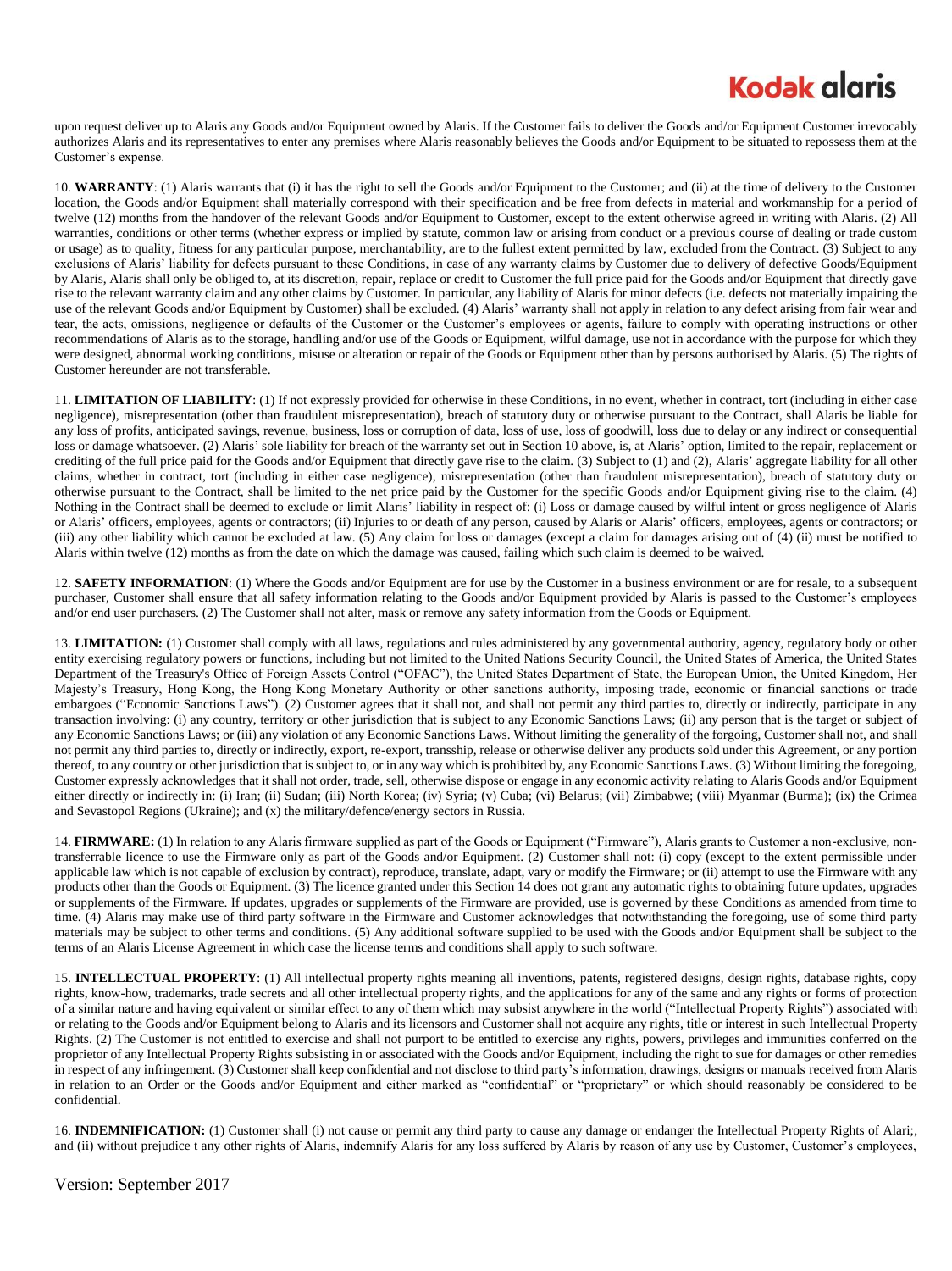## **Kodak glaris**

agents or customers, of Intellectual Property Rights of Alaris other than in accordance with the Contract. (2) Customer shall without prejudice to any other rights of Alaris, indemnify Alaris for any loss suffered by Alaris, howsoever arising, by reason of Customer's breach of its obligations pursuant to Section 6 above. (3) In the event of a claim, or notification of an intention to make a claim, which may reasonably be considered likely to give rise to a liability under this indemnity ("Claim"), Customer shall: (i) as soon as reasonably practicable, give written notice of the Claim to Alaris specifying the nature of the Claim in reasonable detail; and (ii) not make any admission of liability, agreement or compromise in relation to the Claim. (4) Customer shall not, except with the prior written consent of Alaris, consent to entry of any judgment or enter into any settlement that does not include as an unconditional term the giving by the claimant or plaintiff to Alaris and its affiliates a release from all liability and blame with respect to the Claim.

17. **CONFIDENTIAL INFORMATION.** (1) All non-public, confidential or proprietary information of Alaris, including but not limited to, specifications, samples, patterns, designs, plans, drawings, documents, data, business operations, pricing, discounts or rebates, disclosed by Alaris in connection with the Contract, whether disclosed orally or disclosed or accessed in written, electronic or other form or media, and whether or not marked, designated or otherwise identified as "confidential," shall be deemed to be confidential, to be used solely for the purpose of performing under the Contract and may not be disclosed or copied unless authorized in advance by Alaris in writing. (2) Upon Alaris' request, Customer shall promptly return all documents and other materials received from Alaris and delete any copies made thereof. (3) Alaris shall be entitled to apply for injunctive relief for any violation of this Section. (4) This Section does not apply to information that is: (i) in the public domain; (ii) known to Customer at the time of disclosure; (iii) rightfully obtained by Customer on a non-confidential basis from a third party; or (iv) is required to be disclosed by any applicable law or by order of any Court of competent jurisdiction or any government body, agency or regulatory body, provided that the receiving party shall use all reasonable endeavours to give the disclosing party as much written notice of the disclosure as it reasonably can to enable the disclosing party to seek a protective order or other action protecting the confidential information from disclosure.

18. **DATA PROTECTION**: (1) Each party will comply with its obligations in terms of laws and regulations relating to the protection or disclosure of personal data, sensitive data, or such other data which is deemed to be 'personal' pursuant to applicable data protection law in force from time to time. (2) Each party shall indemnify, defend and hold the other party harmless against claims resulting from or in connection with the indemnifying party's non-observance or insufficient observance of such obligations or any of its obligations in this Section 18.

19. **TERMINATION**: (1) Without prejudice to its other rights, Alaris may terminate the Contract immediately by written notice to the Customer in the event that (i) the Customer fails to pay any sums due under and in accordance with the terms of this Contract; (ii) the Customer breaches any terms of the Contract; (iii) the Customer is unable to pay its debts as they fall due, passes a resolution for winding up (other than for the purposes of a solvent amalgamation or reconstruction) or if a court of competent jurisdiction makes an order to that effect, enters into a receivership or liquidation or otherwise ceases to carry on business or an analogous event occurs to Customer in any jurisdiction; (iv) there is an event pursuant to Section 22 (7) where such event has persisted for more than 14 days; or (v) pursuant to Section 20 (2). (2) On termination for whatever reason, Alaris shall be entitled to de-install and remove any Equipment belonging to it from the Customer's possession at the Customer's expense. Customer shall render all assistance necessary relating to the de-installation and removal and shall be liable to Alaris for any reasonable costs incurred. Furthermore, Customer is obliged to return all benefits conferred upon Customer under the terminated Contract to Alaris and compensate Alaris for any damages resulting from the termination of the Contract by Alaris Customer shall render all assistance necessary relating to the de-installation and removal and shall be liable to Alaris for any reasonable costs incurred.

20. MAJOR BUSINESS CHANGE: (1) If in the reasonable opinion of Alaris there is or is likely to be a major change in the business operations of Alaris which has or could have an adverse impact on the viability of the provision of the Goods and/or Equipment to be supplied to the Customer ("Major Business Change"), Alaris may notify the Customer and Alaris and the Customer must meet and discuss in good faith whether the provisions of any agreement between Alaris and the Customer need to be varied. (2) In the event that the parties cannot agree in good faith on such contract variations within a period of 30 days, then either party has the right to terminate the Contract between them. (3) Unless otherwise agreed by Alaris and the Customer in writing, the rights and obligations of the parties which have arisen prior to termination shall not be affected and shall stay in full force and effect. For the avoidance of doubt, with effect from the date of termination, Alaris shall have no obligation to supply or deliver any Goods and/or Equipment under the relevant Contract anymore. (4) Neither party will be entitled to claim or receive compensation from the other party.

21. **ANTI-BRIBERY:** (1) In this Section, Anti-Bribery Laws means any anti-corruption, anti-bribery or anti-kickback laws or regulations of the laws in the country where the Goods and/or Services are being provided (the "Country Laws"), the Bribery Act and/or the FCPA; Associated Person means in relation to any entity, a person who (by reference to all the relevant circumstances) provides Goods and/or Equipment for or on that entity's behalf in any capacity and including, without limitation, employees, agents, subsidiaries, representatives and subcontractors; Bribery Act means the UK Bribery Act 2010 (as amended from time to time); and FCPA means the US Foreign Corrupt Practices Act 1977 (as amended from time to time). (2) Customer shall not, and shall procure that its Associated Persons do not, in connection with the performance of its obligations under the Contract, engage in any activity which (i) constitutes an offence under Country Laws; (ii) would constitute an offence under the FCPA if it were carried out in the US; or (iii) would constitute an offence under the Bribery Act if it were carried out in the UK. (3) Breach of this Section shall constitute a breach not capable of remedy and, without prejudice to any other remedy, entitle Alaris to terminate the Contract immediately. (4) Customer shall from time to time, at the reasonable request and reasonable cost of Alaris: (i) confirm in writing that it has complied with its obligations under this Section and provide any information reasonably requested by Alaris in support of such compliance; and (ii) permit Alaris to have such access to Customer's books, accounts and records (and to take such copies thereof) as reasonably necessary in order to verify compliance with this Section, and to meet with Customers' personnel as are relevant to the Contract to audit such compliance. (5) Customer shall promptly report to Alaris in writing upon becoming aware that it or any of its Associated Persons: (i) have received any request or demand for any undue financial or other advantage in connection with the performance of the Contract; or (ii) are the subject of any actual, pending or threatened police, judicial or regulatory investigation or proceedings in relation to any suspected breach of any Anti-Bribery Laws. (6) Customer shall indemnify Alaris against any losses, liabilities, damages, costs (including but not limited to legal fees) and expenses incurred by, or awarded against Alaris as a result of any breach of this Section by Customer.

22. **MISCELLANEOUS:** (1) Any notices sent to Alaris under these Conditions or any Order shall be sent to the attention of the Legal Department at legal@Kodakalaris.com. (2) Provisions of these Conditions which by their nature should apply beyond their terms will remain in force after any termination or expiration of these Conditions or any Order. (3) If any term, provision or part thereof these Conditions is invalid, illegal or unenforceable in any jurisdiction, such invalidity, illegality or unenforceability shall not affect any other term or provision of these Conditions or invalidate or render unenforceable such term or provision in any other jurisdiction. The invalid or unenforceable provision shall be replaced by a provision which comes closest to the economic effect of the invalid/unenforceable provision. (4) No waiver of any of the provisions of these Conditions or under any Order is effective unless explicitly set forth in writing and signed by Alaris. (5) No failure to exercise, or delay in exercising, any right, remedy, power or privilege arising from these Conditions or any Order operates, or